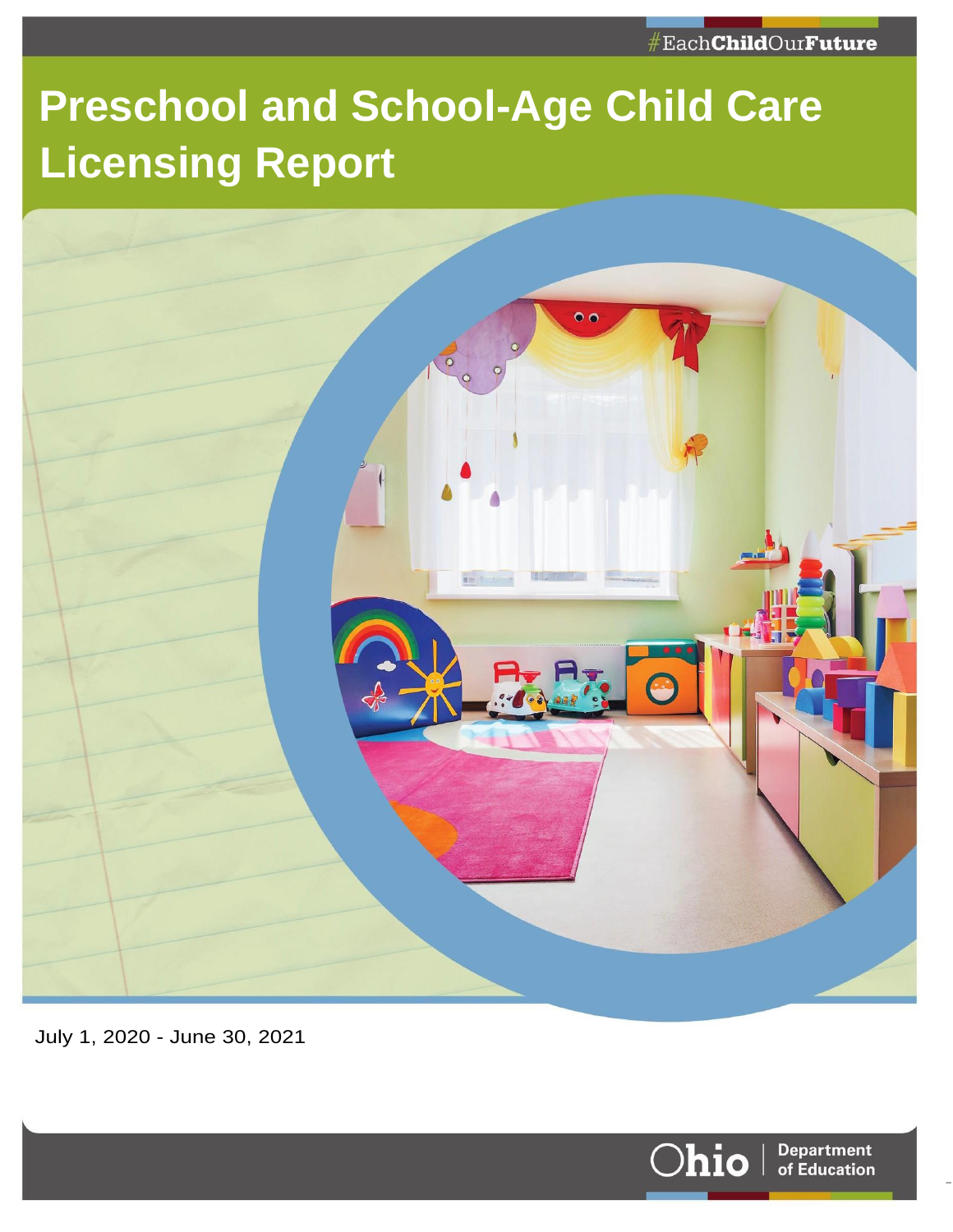#### **INTRODUCTION**

As outlined in *Each Child, Our Future*, Ohio's strategic plan for education, children must have access to quality early learning experiences. As such, the Ohio Department of Education provides consultation and technical assistance to Department-licensed preschool and child care programs to ensure their programs and facilities meet minimum standards prescribed in law. The Department's Preschool and School-Age Child Care Licensing Report includes the number of inspections conducted, number and types of violations found, and steps taken to address the violations.<sup>1</sup>

#### **SITES LICENSED BETWEEN JULY 1, 2020 – JUNE 30, 2021**

| Total number of sites licensed by the Ohio Department of Education:                           | 1,886  |
|-----------------------------------------------------------------------------------------------|--------|
| Total number of Department of Education-licensed preschool programs:                          | 1,467  |
| Total number of Department of Education-licensed school-age child care programs:<br>$\bullet$ | 365    |
| <b>ENROLLMENT</b>                                                                             |        |
| Total preschool children (Birth-5 years)                                                      | 61,677 |
| Total school-age children (5-14 years)                                                        | 17,666 |
| Total preschool and school age children served                                                | 79,343 |
| <b>FUNDING SOURCES FOR PRESCHOOL PROGRAM SITES</b>                                            |        |
| Tuition                                                                                       | 954    |
| <b>Preschool Special Education</b>                                                            | 735    |
| Early Childhood Education Grant                                                               | 483    |
| <b>Locally Funded</b>                                                                         | 130    |
| <b>Head Start</b>                                                                             | 136    |
| <b>Publicly Funded Child Care</b>                                                             | 49     |
| <b>Boards of Developmental Disabilities</b>                                                   | 12     |
| <b>FUNDING SOURCES FOR SCHOOL-AGE PROGRAM SITES</b>                                           |        |
| Tuition                                                                                       | 231    |
| 21st Century Community Learning Center Grant                                                  | 237    |
| <b>Publicly Funded Child Care</b>                                                             | 50     |

Locally Funded 12

#### **SITE INSPECTIONS CONDUCTED JULY 1, 2020 – JUNE 30, 2021**

Due to the global pandemic, many programs chose to offer remote learning, therefore some sites did not receive an onsite inspection. Number of unannounced (annual and provisional) site inspections conducted 1,307

| <b>Number of unamfounced (annual and provisional) site inspections conducted</b>    | 1.JU7 |
|-------------------------------------------------------------------------------------|-------|
| Number of announced (pre-license and change of location) site inspections conducted | 119   |
| Total on-site visits conducted                                                      | 1,426 |



<sup>1</sup> Ohio Revised Code 3301.57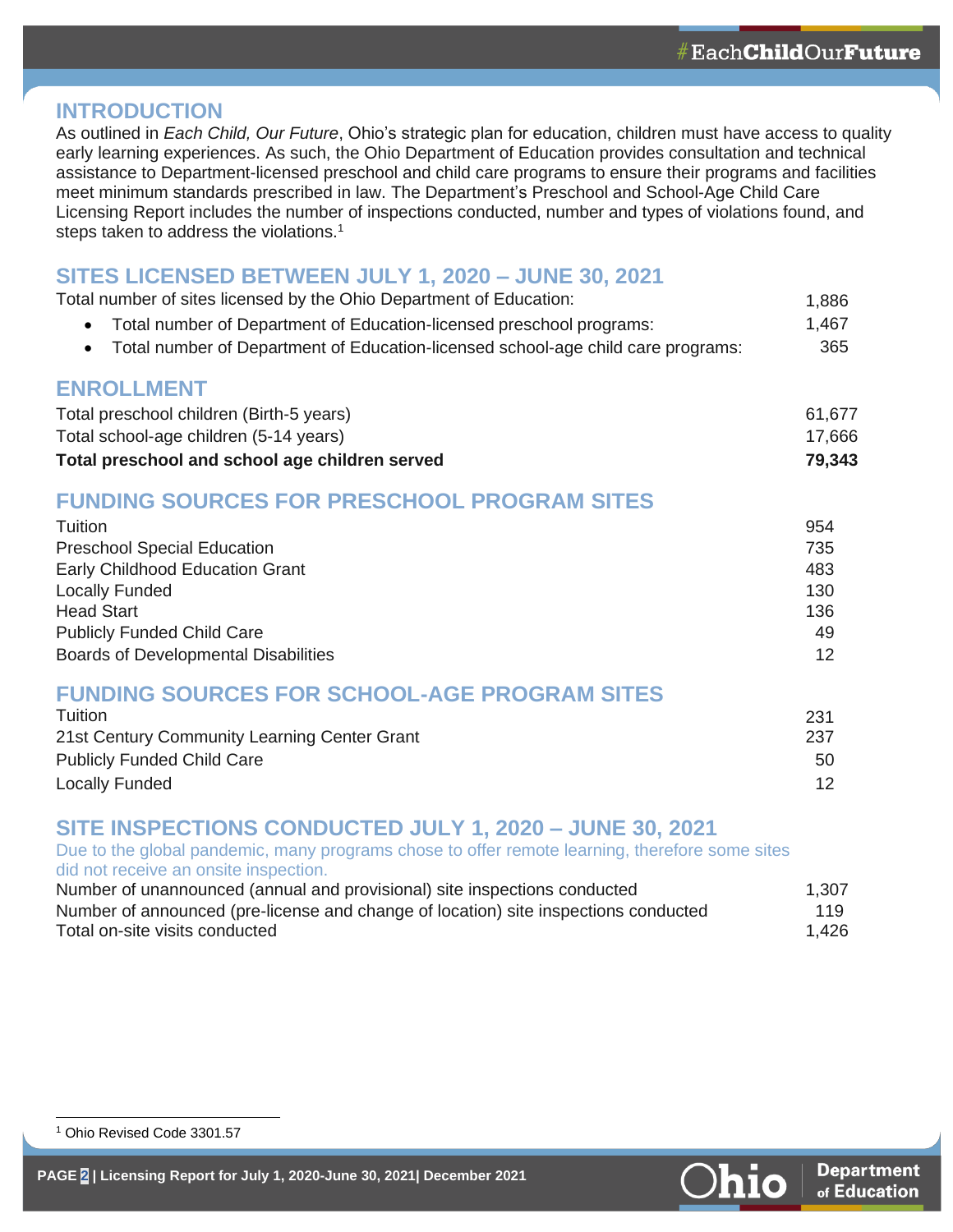#### **CORRECTIVE ACTION**

When a program is not in compliance with applicable laws and rules, the Department places the licensee on a corrective action plan that outlines the violation and actions needed to address the violation(s). The program receives notification of any noncompliance that requires corrective action. The program then must respond with a corrective action plan that addresses the following:

- What short-term or immediate action has been taken to correct the area of noncompliance?
- Please explain the planned changes to the system(s) or procedure(s) to prevent this noncompliance in the future?
- Who will be responsible for the ongoing implementation of the planned changes to the system(s)or procedure(s) to continue to prevent this noncompliance?

Licensing specialists verify corrective action plans have been implemented during each program's next unscheduled licensing compliance visit.

#### **PRESCHOOL COMPLIANCE JULY 1, 2020 – JUNE 30, 2021**

**784 preschool site-visit reports documented full compliance** (announced and unannounced visits)

| <b>OHIO ADMINISTRATIVE</b><br><b>CODE</b>                             | <b>MOST FREQUENT PRESCHOOL VIOLATION</b><br><b>CITED</b>                                                                                                        | <b>NUMBER OF</b><br><b>VIOLATIONS</b> |
|-----------------------------------------------------------------------|-----------------------------------------------------------------------------------------------------------------------------------------------------------------|---------------------------------------|
| 3301-37-04<br><b>Staff Medical Statement</b>                          | During the inspection and review of staff files, one<br>or more staff members did not have a medical<br>statement on file.                                      | 100                                   |
| 3301-37-04<br><b>Criminal Background</b><br><b>Check Requirements</b> | During the inspection and review of staff files, one<br>or more staff members did not have BCII and FBI<br>background checks on file for review.                | 79                                    |
| 3301-37-04<br>Staff Annual 10 Hours of<br><b>Training Requirement</b> | During the inspection and review of staff files, staff<br>who are licensed by the Department did not have<br>documentation of completing 10 annual clock hours. | 60                                    |
| 3301-37-05 Annual<br>fire Inspection                                  | The fire inspection on file was more than12<br>months old.                                                                                                      | 44                                    |
| 3301-37-07<br>Child Abuse<br>Recognition and<br>Prevention            | During the inspection, it was determined<br>there is not a staff member who is trained<br>lin child abuse.                                                      | 43                                    |

#### **SCHOOL-AGE CHILD CARE COMPLIANCE JULY 1, 2020 – JUNE 30, 2021**

**184 school-age child care site-visit reports documented full compliance** (announced and unannounced visits)

| <b>OHIO ADMINISTRATIVE</b><br><b>CODE</b>     | <b>MOST FREQUENT SCHOOL-AGE CHILD CARE NUMBER OF</b><br><b>VIOLATION CITED</b>                                | <b>VIOLATIONS</b> |
|-----------------------------------------------|---------------------------------------------------------------------------------------------------------------|-------------------|
| 3301-32-09<br><b>Discipline Restrictions</b>  | On the day of the inspection, the discipline policy<br>reviewed did not include all the required restrictions | 43                |
| 3301-32-02<br><b>Staff Medical Statements</b> | On the day of the inspection, all staff did not have<br>completed medical examinations on file.               | 37                |

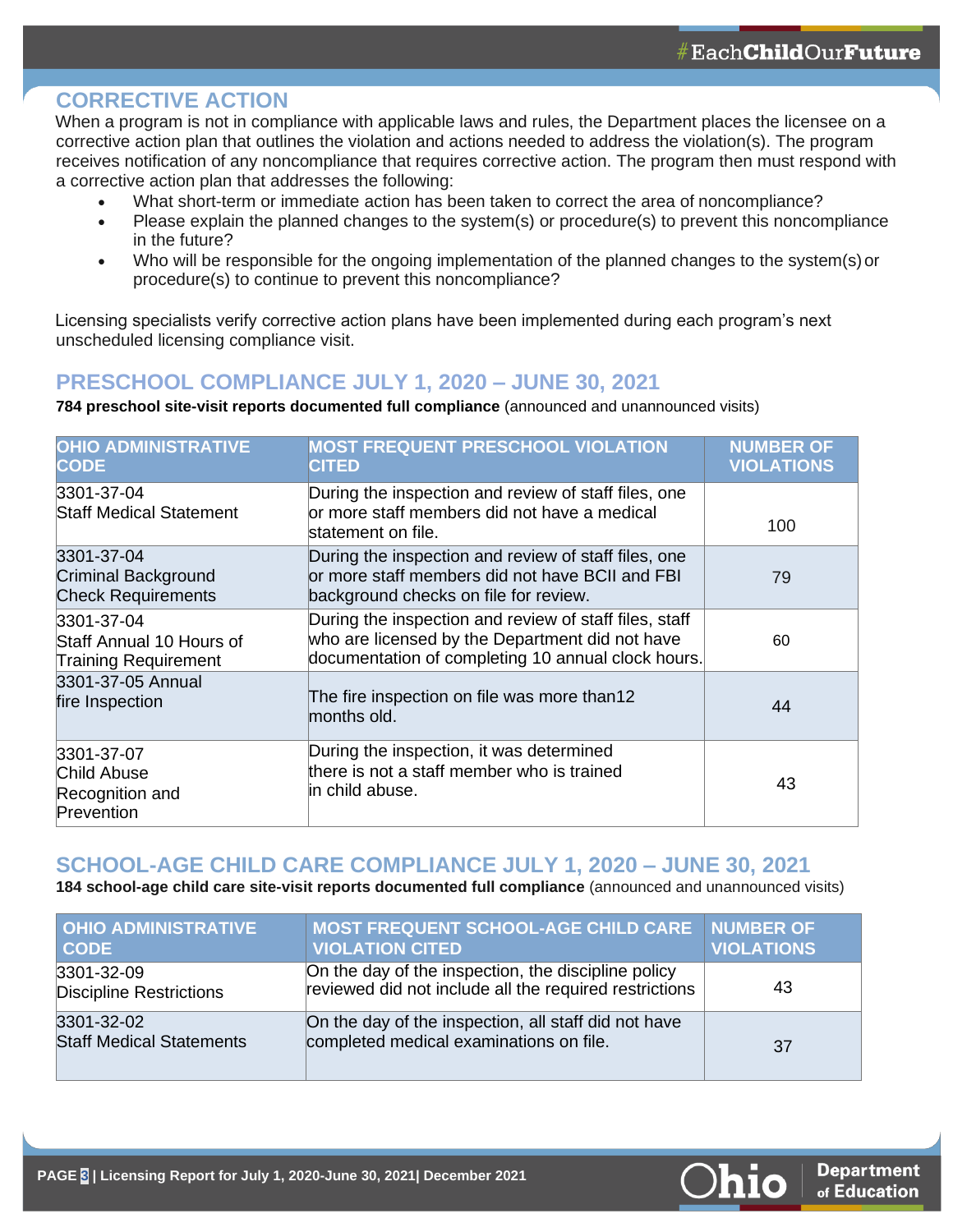| 3301-32-10<br>Compliance Report                                                        | During the inspection, the most recent compliance<br>report was not posted.                                                                                                                                       | 21 |
|----------------------------------------------------------------------------------------|-------------------------------------------------------------------------------------------------------------------------------------------------------------------------------------------------------------------|----|
| 3301-32-03<br>Child Abuse Recognition and<br><b>Prevention Certification</b>           | On the day of the inspection, no staff member<br>with current valid child abuse recognition and<br>prevention certification was on site during the<br>time children were in attendance                            | 21 |
| $3301 - 32 - 03$<br><b>Staff Communicable Disease</b><br><b>Training Certification</b> | During the inspection, a review of staff records<br>and staff schedules indicated a person trained<br>to recognize signs of communicable disease<br>did not observe each child as the child entered<br>the group. | 20 |

#### **INCIDENT AND INJURY REPORT JULY 1, 2020 – JUNE 30, 2021**

The Child Care Development Block Grant Act of 2014 requires the Department to provide information on the numbers of serious injuries, incidences of substantiated child abuse and/or neglect, and deaths in childcare settings.

All incidents or injuries, even when seemingly minor accidental or unintentional, must be reported so further investigation can be conducted.

The table below indicates the number of self-reported serious incident, illness fatalities and substantiated abuse or neglect findings for licensed preschool and school age childcare programs.

| <b>PROGRAM</b><br><b>TYPE</b>   | <b>NUMBER OF</b><br><b>SUBSTANTIATED</b><br><b>CHILD ABUSE AND</b><br><b>NEGLECT</b> | <b>NUMBER OF SERIOUS</b><br><b>INCIDENT</b><br><b>INJURY/ILLNESS</b><br><b>REPORTS</b> | <b>NUMBER OF</b><br><b>DEATHS</b> |
|---------------------------------|--------------------------------------------------------------------------------------|----------------------------------------------------------------------------------------|-----------------------------------|
| Preschool                       |                                                                                      | 11                                                                                     |                                   |
| School-age<br><b>Child Care</b> |                                                                                      | 0                                                                                      |                                   |

During State fiscal year 2021, when programs were allowed to operate in person again, programs were required to report positive cases of COVID-19 as serious incidents. Reports of COVID-19 were collected between September 8, 2020, through June 30, 2021. The total number of positive COVID-19 reports for preschool and SACC programs during that time was 621 cases.

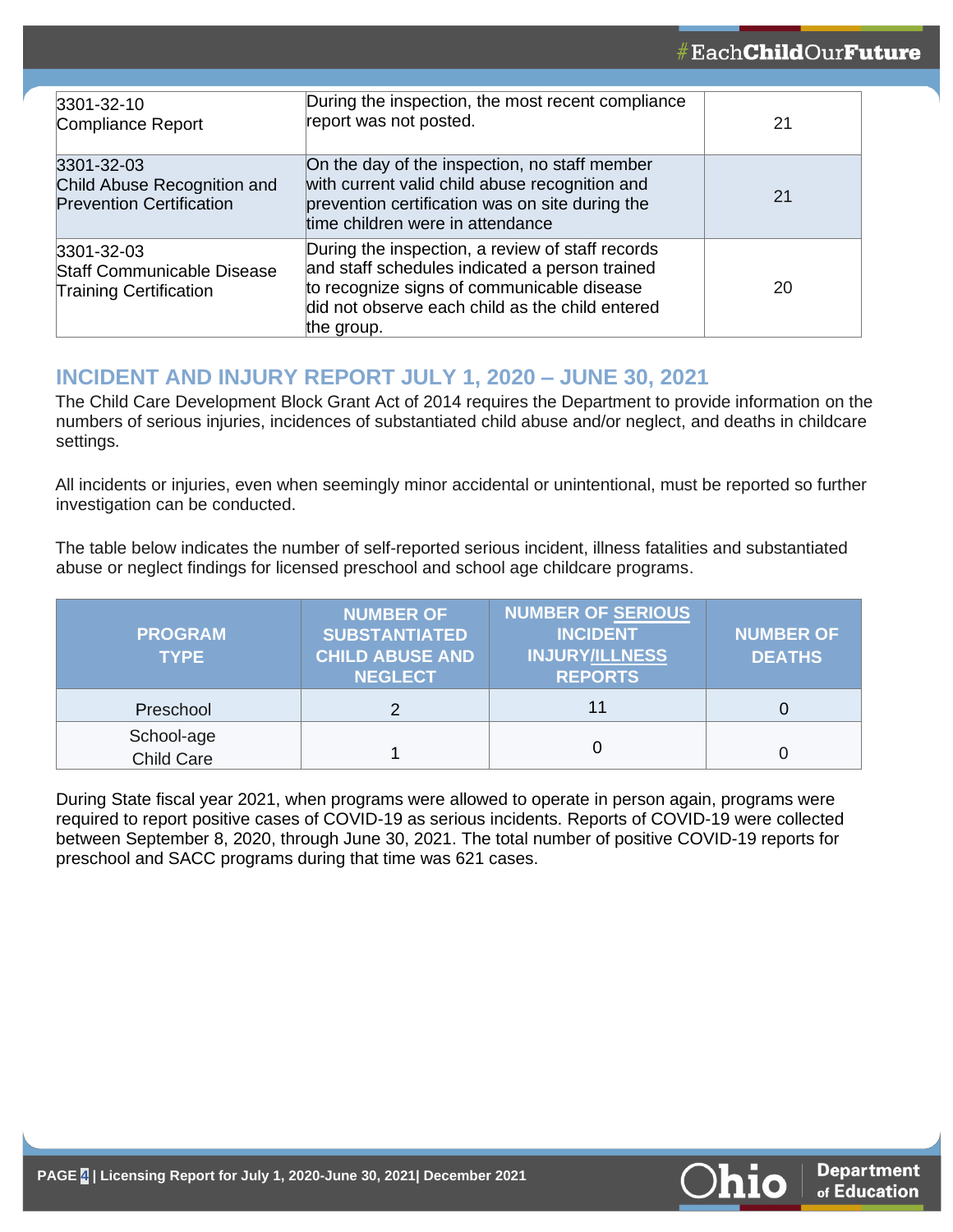# **Preschool and School-Age Child Care Licensing Violations**

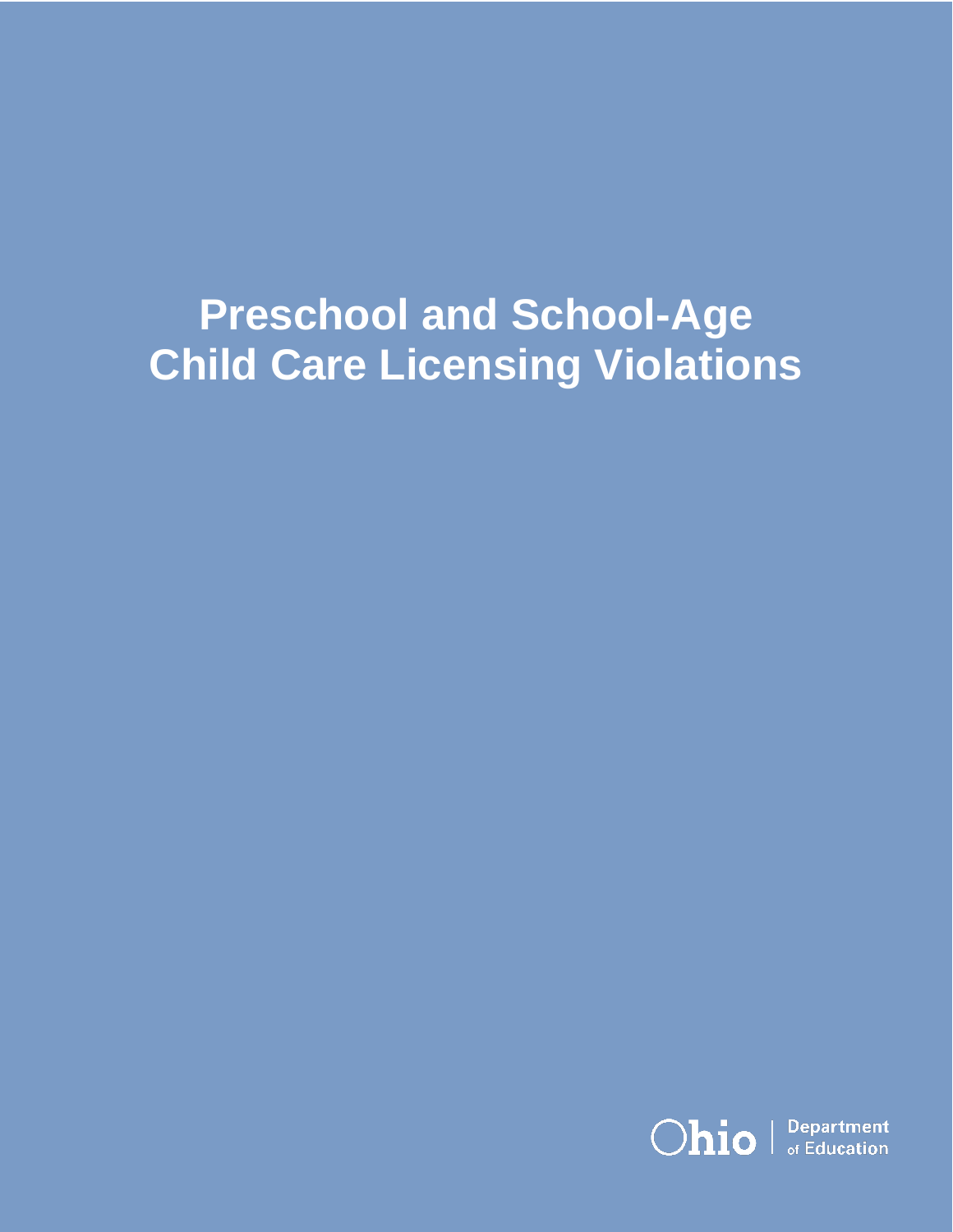This report provides a summary of the violations of preschool and school-age child care licensing rules, as noted by licensing personnel conducting on-site visits during the 2020-2021 fiscal year. Violations must be corrected. Rule citations reference Ohio Administrative Code rule numbers and sections.

| <b>PRESCHOOL RULE</b><br><b>CITATION</b>                                               | <b>EXPLANATION</b>                                                                                                                                                                                                                                                                                                                                                                                                                                          | <b>NUMBER OF</b><br><b>VIOLATIONS</b> |
|----------------------------------------------------------------------------------------|-------------------------------------------------------------------------------------------------------------------------------------------------------------------------------------------------------------------------------------------------------------------------------------------------------------------------------------------------------------------------------------------------------------------------------------------------------------|---------------------------------------|
| 3301-37-02<br><b>Compliance and Corrective</b><br>Action                               | During the inspection, it was observed the center's<br>compliance report was not posted in a location visible to<br>parents. Most recent written compliance reports shall be<br>posted in a conspicuous place near the posted program<br>license.                                                                                                                                                                                                           | 5                                     |
| 3301-37-02<br>Change of Location/Capacity                                              | A preschool program operated by a public school, county<br>board of developmental disabilities, educational service<br>center or eligible nonpublic school did not submit a change<br>of capacity amendment for inspection of the new space<br>before beginning with children.                                                                                                                                                                              | 6                                     |
| 3301-37-02<br><b>Compliance and Corrective</b><br>Action                               | During the inspection, it was observed the center's<br>compliance report was not posted in a location visible to<br>parents.                                                                                                                                                                                                                                                                                                                                | 37                                    |
| 3301-37-03<br>Nap/Rest-Time Requirements                                               | The daily written plan for the full-day program did not have<br>a nap/rest period reflected in the daily written program.                                                                                                                                                                                                                                                                                                                                   | 1                                     |
| 3301-37-03<br>Parent Handbook                                                          | During the inspection, there was no parent handbook<br>available for review.                                                                                                                                                                                                                                                                                                                                                                                | 3                                     |
| 3301-37-03<br>Progress Reporting and Parent<br>Conferences                             | During the inspection, there was no evidence that<br>parent/teacher conferences are held twice a year.                                                                                                                                                                                                                                                                                                                                                      | 1                                     |
| 3301-37-03<br><b>Written Curriculum</b>                                                | During the inspection, a written curriculum was not<br>available for review.                                                                                                                                                                                                                                                                                                                                                                                | 3                                     |
| 3301-37-04<br><b>Accredited Montessori Method</b><br>Program                           | During the inspection, it was observed the accredited<br>Montessori program combined 3- to 5-year-old children<br>with kindergarten children. The program did not follow one<br>or both of the following requirements: maximum number of<br>children per preschool staff member is to be 12 and the<br>maximum group is to be 24 children. The maximum group<br>size in three classrooms during the on-site visit exceeded<br>the maximum group size of 24. | 1                                     |
| 3301-37-04<br><b>Additional Background Check</b><br>including Sex Offender<br>Registry | On the day of the inspection, staff members working in a<br>program receiving Publicly Funded Child Care funding did<br>not have evidence of the additional background checks.                                                                                                                                                                                                                                                                              | 23                                    |
| 3301-37-04<br><b>Criminal Background Check</b><br>Requirements                         | During the inspection and review of staff files, one or more<br>staff members did not have BCII and FBI background<br>checks and/or evidence of five-year updates on file for<br>review.                                                                                                                                                                                                                                                                    | 79                                    |

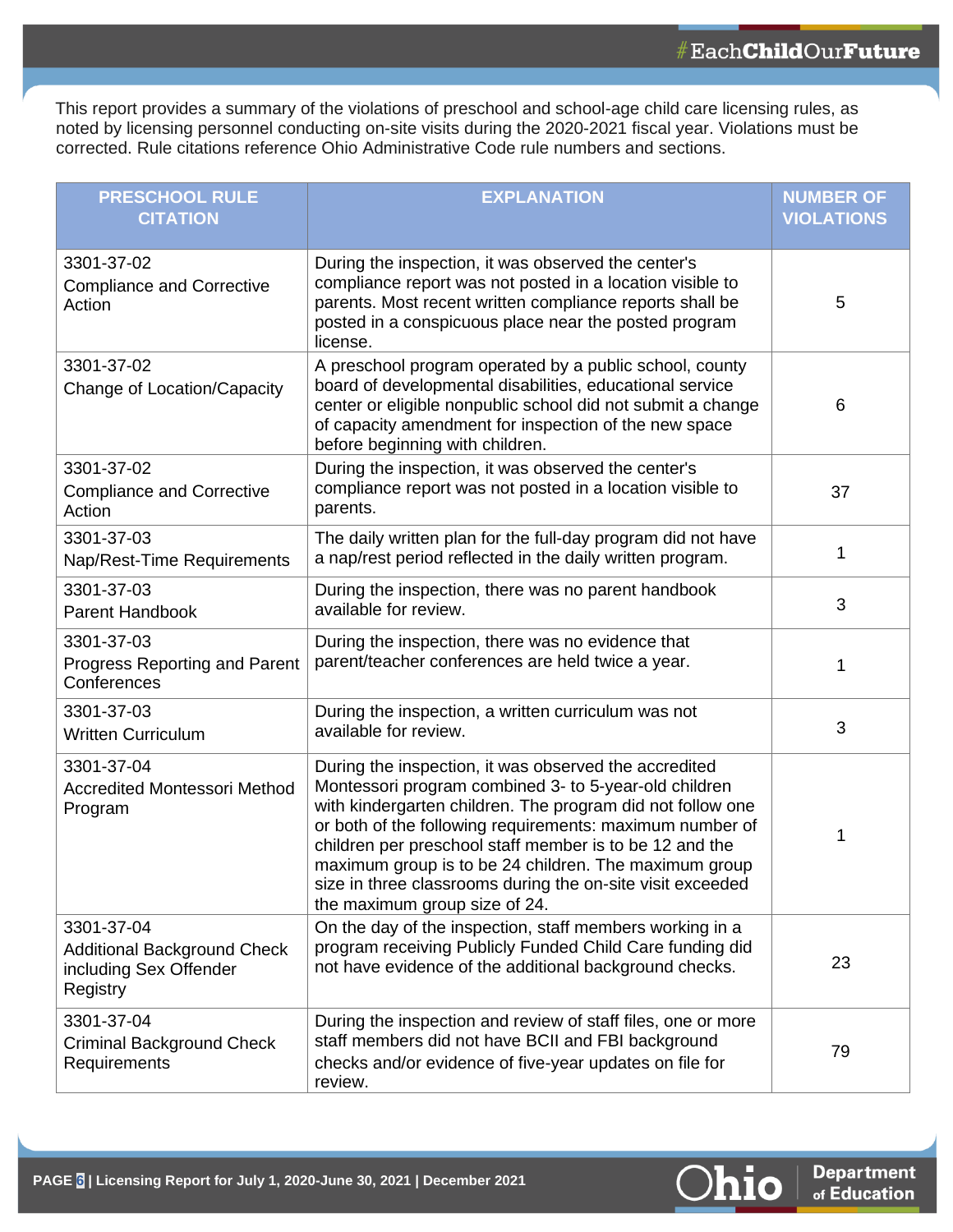| <b>PRESCHOOL RULE</b><br><b>CITATION</b>                                 | <b>EXPLANATION</b>                                                                                                                                                                                                                                                              | <b>NUMBER OF</b><br><b>VIOLATIONS</b> |
|--------------------------------------------------------------------------|---------------------------------------------------------------------------------------------------------------------------------------------------------------------------------------------------------------------------------------------------------------------------------|---------------------------------------|
| 3301-37-04<br><b>Director Qualifications</b>                             | During the inspection and review of the director's file, the<br>director of the preschool program operated by the public<br>school did not meet the qualifications as described in this<br>rule.                                                                                | 2                                     |
| 3301-37-04<br><b>Employee Medical</b>                                    | During the inspection and review of staff files, staff<br>members did not have medical statements on file.                                                                                                                                                                      | 100                                   |
| 3301-37-04<br><b>Extended Day Child Care Staff</b><br>Qualifications     | During the inspection and review of extended-day child<br>care staff files, one or more staff did not have verification of<br>a medical examination on file.                                                                                                                    | 3                                     |
| 3301-37-04<br>Head Teacher Acting as a<br><b>Director Qualifications</b> | During the inspection and review of head teacher files, the<br>teacher designated as the director did not meet the<br>educator licensure requirements as a director. There was<br>no evidence on-site to review.                                                                | 1                                     |
| 3301-37-04<br><b>Head Teacher Qualifications</b>                         | During the inspection, it was observed that each<br>class/group of children was not assigned a head teacher<br>who met requirements for the position. There was no<br>evidence on-site to review.                                                                               | 2                                     |
| 3301-37-04<br>Maximum Group Size by age<br>of children                   | During the inspection, it was observed the staff/child ratio<br>exceeded the maximum group size by age of the children.                                                                                                                                                         | 6                                     |
| 3301-37-04<br>Non-guilty/non- Conviction<br><b>Statement</b>             | During the inspection and review of staff files, one or more<br>staff members did not have a signed annual non-<br>guilty/non-conviction statement on file for review.                                                                                                          | 20                                    |
| 3301-37-04<br>Nonpublic Director<br>Qualifications                       | During the inspection and review of the director's file, the<br>director of the non-tax-supported nonpublic school did not<br>meet the qualifications as described in this rule. Nonpublic<br>director needs to maintain a valid teaching license.                              | 1                                     |
| 3301-37-04<br><b>Public School Substitute</b><br>Qualifications          | During the inspection and review of substitute records, one<br>or more substitutes did not have a criminal background<br>investigation report on file after 15 school days.                                                                                                     | 1                                     |
| 3301-37-04<br><b>Special Education Teacher</b><br>Qualifications         | During the inspection and review of head teacher files, one<br>or more of the special education teachers did not meet one<br>of the staff qualifications to be a teacher of special<br>education program operated by a public school or board of<br>developmental disabilities. | 1                                     |
| 3301-37-04<br>Staff Age and Minimum<br><b>Education Requirements</b>     | During the inspection and review of staff files, one or more<br>staff members did not have a diploma on file and available<br>for review.                                                                                                                                       | 23                                    |
| 3301-37-04<br>Staff Annual 10 Hours of<br><b>Training Requirement</b>    | During the inspection and review of staff files, staff who are<br>licensed by the Department did not have documentation of<br>completing 10 annual clock hours.                                                                                                                 | 60                                    |
| 3301-37-04<br><b>Staff In-service Training</b>                           | During the inspection and review of staff files, one or more<br>staff without an associate degree or higher did not have 10<br>annual clock hours after obtaining the required 45 training<br>hours.                                                                            | 10                                    |



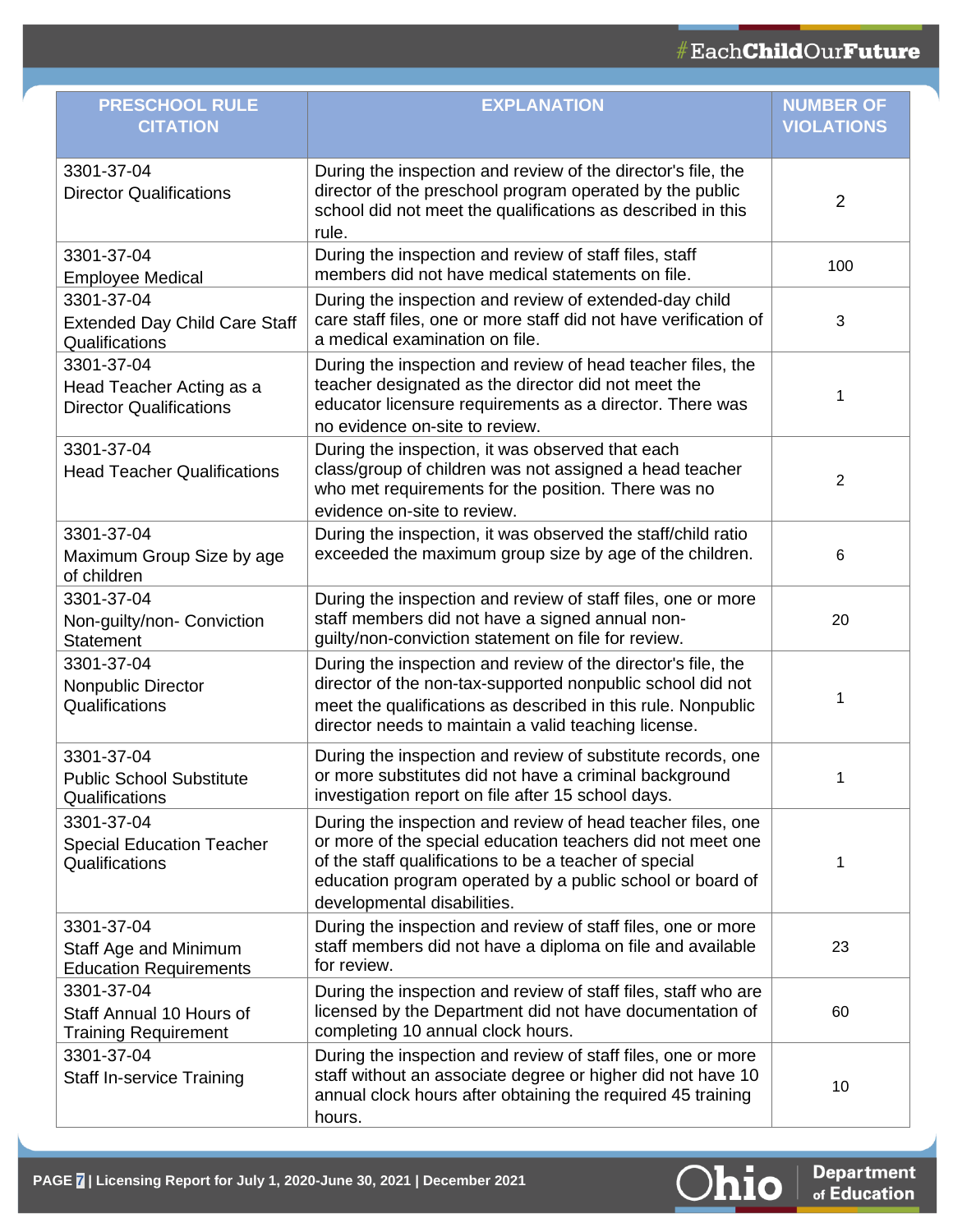| <b>PRESCHOOL RULE</b><br><b>CITATION</b>                                                       | <b>EXPLANATION</b>                                                                                                                                                                                                | <b>NUMBER OF</b><br><b>VIOLATIONS</b> |
|------------------------------------------------------------------------------------------------|-------------------------------------------------------------------------------------------------------------------------------------------------------------------------------------------------------------------|---------------------------------------|
| 3301-37-04<br><b>Staff Physically Present to</b><br><b>Maintain Ratio</b>                      | During the inspection, it was observed that enough<br>preschool staff members were not physically present with<br>children to meet staff member/child ratio requirements.                                         | 4                                     |
| 3301-37-04<br><b>Staff Training Hour</b><br><b>Requirement: Associates</b><br>Degree or Higher | During the inspection and review of staff files, staff with an<br>associate degree or higher did not have documentation of<br>completing 10 hours of in-service training.                                         | 10                                    |
| 3301-37-04<br>Supervision of Children                                                          | During the inspection, it was observed a child was left<br>alone and unsupervised in the building.                                                                                                                | 13                                    |
| 3301-37-04<br><b>Teacher Qualifications:</b><br><b>Operated by Public School</b>               | During the inspection and review of head teacher files, one<br>or more teachers did not meet one of the staff<br>qualifications for a program operated by a public school.<br>No evidence was on-site for review. | 1                                     |
| 3301-37-04<br><b>Teacher Qualifications:</b><br><b>Operated by Public School</b>               | During the inspection and review of head teacher files, one<br>or more teachers did not meet one of the staff<br>qualifications for a program operated by a public school.<br>No evidence was on-site for review. | 1                                     |
| 3301-37-05<br>Annual fire Inspection                                                           | The fire inspection on file was more than 12 months old.                                                                                                                                                          | 44                                    |
| 3301-37-05<br><b>Facility Requirements</b>                                                     | Documentation of building approval for the age groups<br>served per section 3301.55 of the Revised Code was not<br>on file.                                                                                       | 3                                     |
| 3301-37-05<br>Indoor Space: Square<br>Footage, Exclusions, Group<br><b>Size and Barriers</b>   | There were more children in the space than the maximum<br>capacity allows. Each classroom has a square footage and<br>maximum capacity and the total number of children per<br>space is different for each.       | 1                                     |
| 3301-37-05<br>Large Motor Play Space                                                           | During the inspection, hazards were present on the play<br>space.                                                                                                                                                 | 5                                     |
| 3301-37-06<br>Cots                                                                             | Cots were not labeled with the assigned children's names.<br>During the visit, there were some cots not labeled for each<br>child.                                                                                | 3                                     |
| 3301-37-06<br><b>Electrical Outlets</b>                                                        | During the inspection, there was one or more electrical<br>outlets uncovered while not in use.                                                                                                                    | 21                                    |
| 3301-37-06<br><b>Storage of Cleaning Supplies</b>                                              | During the inspection, it was observed that cleaning and<br>sanitizing supplies were within reach of children.                                                                                                    | 22                                    |
| 3301-37-07<br><b>Admission and Withdrawal</b><br><b>Policies</b>                               | Upon review of the program's policies and procedures,<br>there is no information regarding the program's withdrawal<br>procedures.                                                                                | $\overline{2}$                        |
| 3301-37-07<br><b>Annual Roster Permission</b>                                                  | Program policies and procedures are to include securing<br>permission from parents to be included in rosters.                                                                                                     | 12                                    |

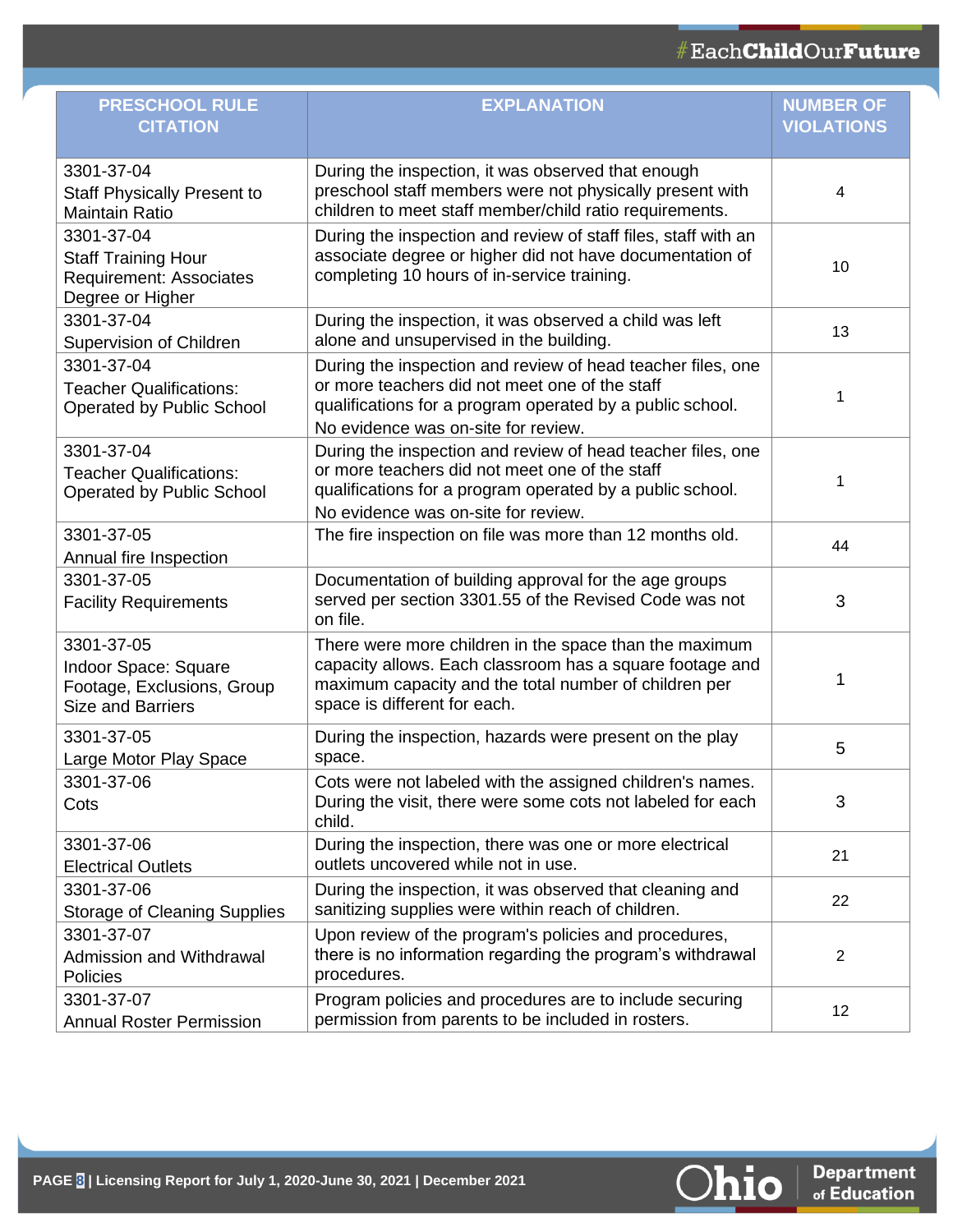| <b>PRESCHOOL RULE</b><br><b>CITATION</b>                             | <b>EXPLANATION</b>                                                                                                                                                                                                                                                                                                                                                                                                    | <b>NUMBER OF</b><br><b>VIOLATIONS</b> |
|----------------------------------------------------------------------|-----------------------------------------------------------------------------------------------------------------------------------------------------------------------------------------------------------------------------------------------------------------------------------------------------------------------------------------------------------------------------------------------------------------------|---------------------------------------|
| 3301-37-07<br><b>Annual Rosters</b>                                  | Program policies and procedures are to include information<br>regarding preparing an annual roster for each group of<br>children, and on request, programs must furnish the roster<br>to parents. The program does not have procedures for<br>preparing such roster and furnishing it to parents upon<br>request. Two classrooms did not have preschool parent<br>rosters created to share with parents if requested. | 6                                     |
| 3301-37-07<br>Behavior Management and<br><b>Discipline Policy</b>    | The behavior management and discipline policy does not<br>include all the minimum requirements stated in rule 3301-<br>37-10 (Behavior management/discipline) of the<br>Administrative Code.                                                                                                                                                                                                                          | 6                                     |
| 3301-37-07<br>Child Abuse Recognition and<br>Prevention              | During the inspection, it was determined there is not a staff<br>member who is trained in child abuse.                                                                                                                                                                                                                                                                                                                | 43                                    |
| 3301-37-07<br>Developmental Materials and<br>Equipment               | Written policies reviewed during the inspection do not<br>address the selection and use of developmentally<br>appropriate materials, equipment and resources.                                                                                                                                                                                                                                                         | 1                                     |
| 3301-37-07<br><b>Emergency Phone Numbers</b>                         | During the inspection, it was observed emergency<br>numbers were not posted by each telephone.                                                                                                                                                                                                                                                                                                                        | 3                                     |
| 3301-37-07<br><b>Emergency Procedure</b><br>Postings                 | During the inspection, it was observed that all emergency<br>procedures had a map, but no evacuation route was<br>outlined on the map.                                                                                                                                                                                                                                                                                | 2                                     |
| 3301-37-07<br><b>First-aid Training</b>                              | Program policies and procedures do not state that at least<br>one preschool staff member with current first-aid training is<br>always available. Preschool staff members do not have<br>current first aid training.                                                                                                                                                                                                   | 28                                    |
| 3301-37-07<br><b>Group Rosters</b>                                   | An annually prepared roster was not available for review.                                                                                                                                                                                                                                                                                                                                                             | 3                                     |
| 3301-37-07<br>Injury Logs                                            | A log of injury is not maintained by the program.                                                                                                                                                                                                                                                                                                                                                                     |                                       |
| 3301-37-07<br>Management of<br><b>Communicable Disease Policy</b>    | Program policies and procedures do not state that at least<br>one preschool staff member with current prevention,<br>recognition and management of communicable disease<br>training is always available.                                                                                                                                                                                                              | 4                                     |
| 3301-37-07<br><b>Medical and Dental</b><br><b>Emergency Postings</b> | During the inspection, it was observed that medical and<br>dental emergency procedures were not posted by each<br>telephone.                                                                                                                                                                                                                                                                                          | 15                                    |
| 3301-37-07<br><b>Medication Administration</b><br>Requirements       | Program policies and procedures did not include<br>maintaining medication administration logs for one year                                                                                                                                                                                                                                                                                                            | 4                                     |
| 3301-37-07<br>Program Rosters                                        | Program policies and procedures are to include securing<br>permission from parents to be included in rosters. The<br>program does not have procedures for securing such<br>permission from parents.                                                                                                                                                                                                                   | 12                                    |

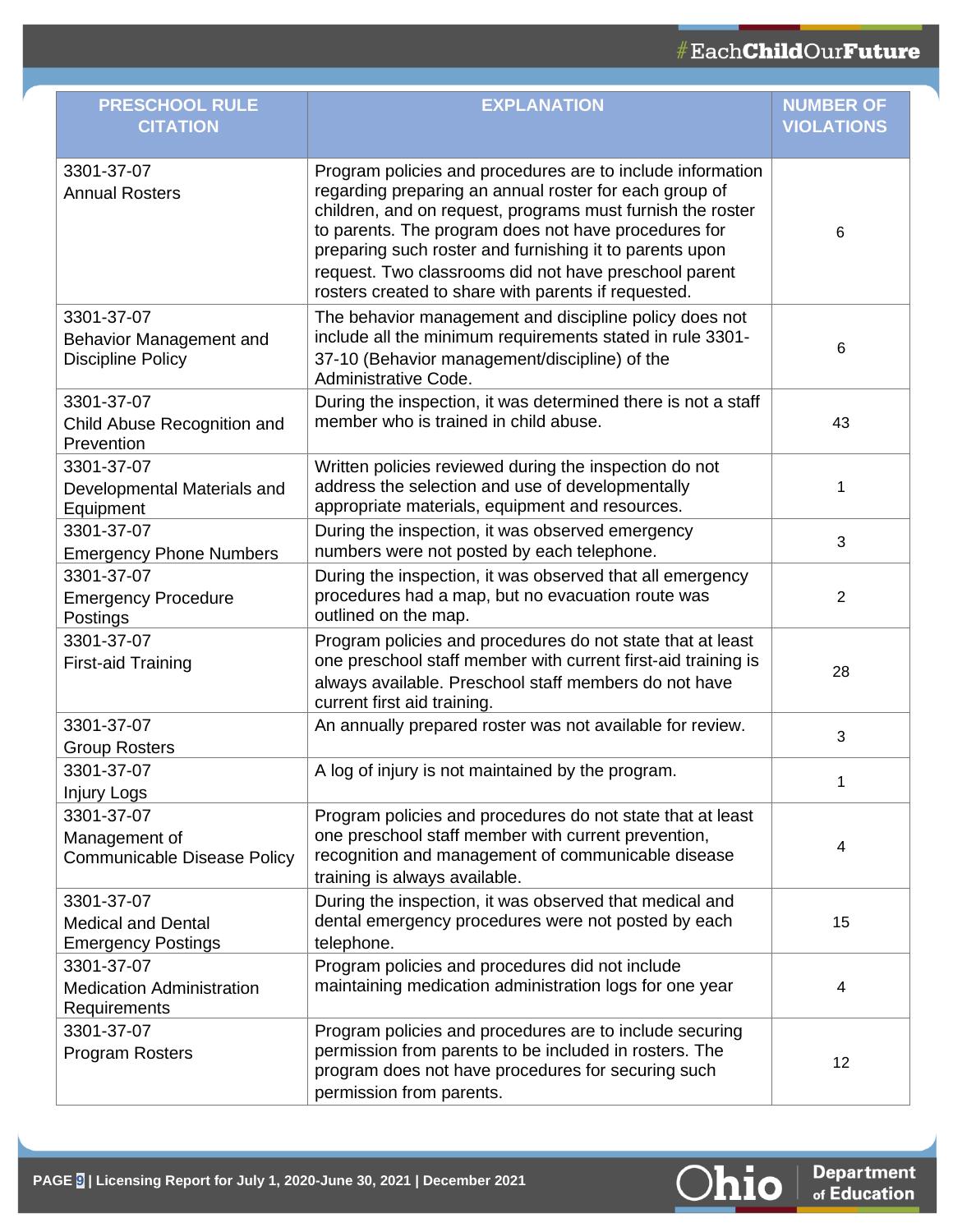### #EachChildOurFuture

| <b>PRESCHOOL RULE</b><br><b>CITATION</b>                                           | <b>EXPLANATION</b>                                                                                                                                                                                                     | <b>NUMBER OF</b><br><b>VIOLATIONS</b> |
|------------------------------------------------------------------------------------|------------------------------------------------------------------------------------------------------------------------------------------------------------------------------------------------------------------------|---------------------------------------|
| 3301-37-07<br><b>Unlimited Parent Access</b>                                       | Program policies do not include allowing parents unlimited<br>access to the school during its hours of operation.                                                                                                      | 5                                     |
| 3301-37-08<br><b>Child Medical Statement</b>                                       | A review of children's records indicated that some medical<br>statements were more than 13 months old.                                                                                                                 | 38                                    |
| 3301-37-08<br><b>Child Medical Statement</b><br><b>Signed By Medical Personnel</b> | A review of children's records indicated that all medical<br>statements on file were provided by a physician,<br>physician's assistant, clinical nurse specialist or certified<br>nurse.                               | 2                                     |
| 3301-37-08<br><b>Cumulative Record</b>                                             | A review of children cumulative records revealed the<br>names of persons to whom the child can be released was<br>not obtained for each child.                                                                         | 3                                     |
| 3301-37-08<br><b>Health Record: Authorization</b><br>to Administer Medication      | A review of children's health records revealed there was no<br>physician or dentist authorization and written instructions to<br>administer prescription medication to a child enrolled in the<br>program.             | $\overline{2}$                        |
| 3301-37-08<br>Health Record: Chronic Health<br>Problems                            | A review of children's health records revealed the health<br>record for each child did not include a list of chronic<br>physical problems and hospitalization.                                                         | 1                                     |
| 3301-37-08<br>Health record: Emergency<br><b>Medical and Dental Care</b>           | Permission from the parent for emergency medical and<br>dental care as required by section 3313.712 of the Revised<br>Code was not available during the inspection. Doctor and<br>dentist missing from emergency form. | $\overline{2}$                        |
| 3301-37-08<br>Health Record: Emergency<br><b>Transportation Permission</b>         | Permission for emergency transportation was not<br>documented for each child.                                                                                                                                          | 13                                    |
| 3301-37-08<br>Health Record: Immunization<br>Record                                | A review of children's health records revealed<br>immunization records were not on file for each child by the<br>first day of attendance.                                                                              | 13                                    |
| 3301-37-08<br><b>Health Record: Medical</b><br><b>Statement</b>                    | A review of children's health records revealed a medical<br>statement signed by a licensed physician, physician's<br>assistant, clinical nurse specialist or certified<br>nurse was not obtained for each child.       | 6                                     |
| 3301-37-08<br>Health Record:<br><b>Physician and Dentist</b><br>Information        | The health record of each child did not include the names,<br>addresses and telephone numbers of the child's physician<br>and dentist in case of emergency.                                                            | 6                                     |
| 3301-37-08<br>Required Cumulative and<br><b>Immunization Records Due</b><br>Dates  | A review of children's cumulative and health records<br>indicated all information was not obtained by first day<br>of attendance.                                                                                      | 5                                     |
| 3301-37-09<br><b>Food License</b>                                                  | The program does not have evidence of compliance with<br>food operations. The program does not have a food license<br>or an exemption to a food license                                                                | 3                                     |
| 3301-37-09<br>Menus                                                                | At the time of the inspection, menus for the week were not<br>posted.                                                                                                                                                  | 9                                     |

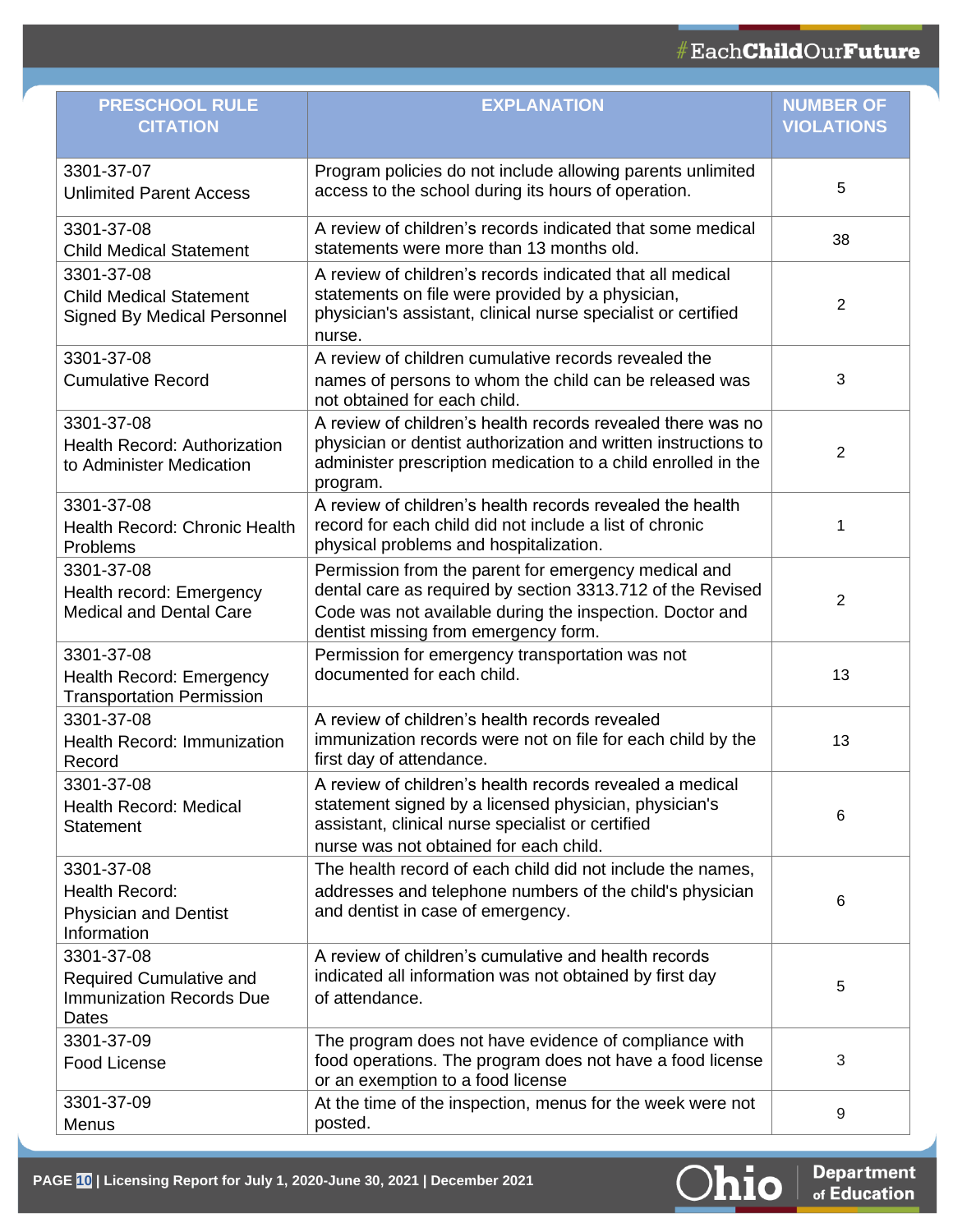| <b>PRESCHOOL RULE</b><br><b>CITATION</b>                                                          | <b>EXPLANATION</b>                                                                                                                                                                                                                                                                                                         | <b>NUMBER OF</b><br><b>VIOLATIONS</b> |
|---------------------------------------------------------------------------------------------------|----------------------------------------------------------------------------------------------------------------------------------------------------------------------------------------------------------------------------------------------------------------------------------------------------------------------------|---------------------------------------|
| 3301-37-09<br><b>Snack Service Time</b>                                                           | During the inspection and a review of the daily schedule, it<br>was observed the program did not serve a snack.                                                                                                                                                                                                            | 1                                     |
| 3301-37-09<br><b>Snack Choices from Two Food</b><br>Groups                                        | During the inspection, it was observed snacks did not<br>include a choice from two food groups.                                                                                                                                                                                                                            | $\overline{2}$                        |
| 3301-37-10<br><b>Behavior</b><br>Management/Discipline Policy<br>Requirements                     | During the inspection, the program did not have a written<br>discipline policy.                                                                                                                                                                                                                                            | 1                                     |
| 3301-37-10<br><b>Staff Responsibility for</b><br><b>Behavior</b><br>Management/Discipline         | During the inspection, the program's written discipline<br>policy did not include all the required restrictions.                                                                                                                                                                                                           | 29                                    |
| 3301-37-10<br><b>Parents Receive Behavior</b><br>Management and Discipline<br>Policy              | During the inspection, the programs policy did not include<br>the requirement that parents are provided a copy of the<br>center's written discipline policy.                                                                                                                                                               | $\overline{2}$                        |
| 3301-37-11<br><b>Communicable Disease</b><br>Training                                             | On the day of the inspection, no staff member with current<br>prevention, recognition and management of communicable<br>disease training was on-site during the time children were<br>in attendance.                                                                                                                       | 25                                    |
| 3301-37-11<br>Isolating and Discharging an III<br>Child                                           | The communicable disease policy did not include<br>procedures for isolating and discharging an ill child.                                                                                                                                                                                                                  | 4                                     |
| 3301-37-11<br>Mildly III Child Procedures                                                         | The communicable disease policy did not include<br>provisions regarding the care of a mildly ill child. 'Mildly ill<br>child' means a child who is experiencing minor common<br>cold symptoms and/or does not feel well enough to<br>participate in activities but is not exhibiting any<br>communicable disease symptoms. | 1                                     |
| 3301-37-11<br><b>Notification to Parents:</b><br><b>Exposed to Communicable</b><br><b>Disease</b> | The communicable disease policy did not include<br>procedures for notifying all parents when children are<br>exposed to a diagnosed communicable disease.                                                                                                                                                                  | 1                                     |
| 3301-37-11<br><b>Parent Notification of Child</b><br><b>Illness</b>                               | A provision for immediately notifying the parent or guardian<br>when a child has symptoms of illness is not included in the<br>communicable disease management policy.                                                                                                                                                     | 1                                     |
| 3301-37-11<br>Reasons to isolate and<br>discharge child at some during<br>the day                 | The communicable disease management policy does not<br>address the isolation of a child with unusual spots or<br>rashes, joint decisions between the director and the parent<br>or guardian as to when to discharge a child and observing<br>the child for communicable disease symptoms.                                  | 7                                     |
| 3301-37-11<br><b>Staff Trained to Recognize</b><br><b>Communicable Disease</b>                    | A person trained to recognize the common signs of<br>communicable disease or other illness was not available to<br>observe each child daily as he/she enters a group.                                                                                                                                                      | 9                                     |

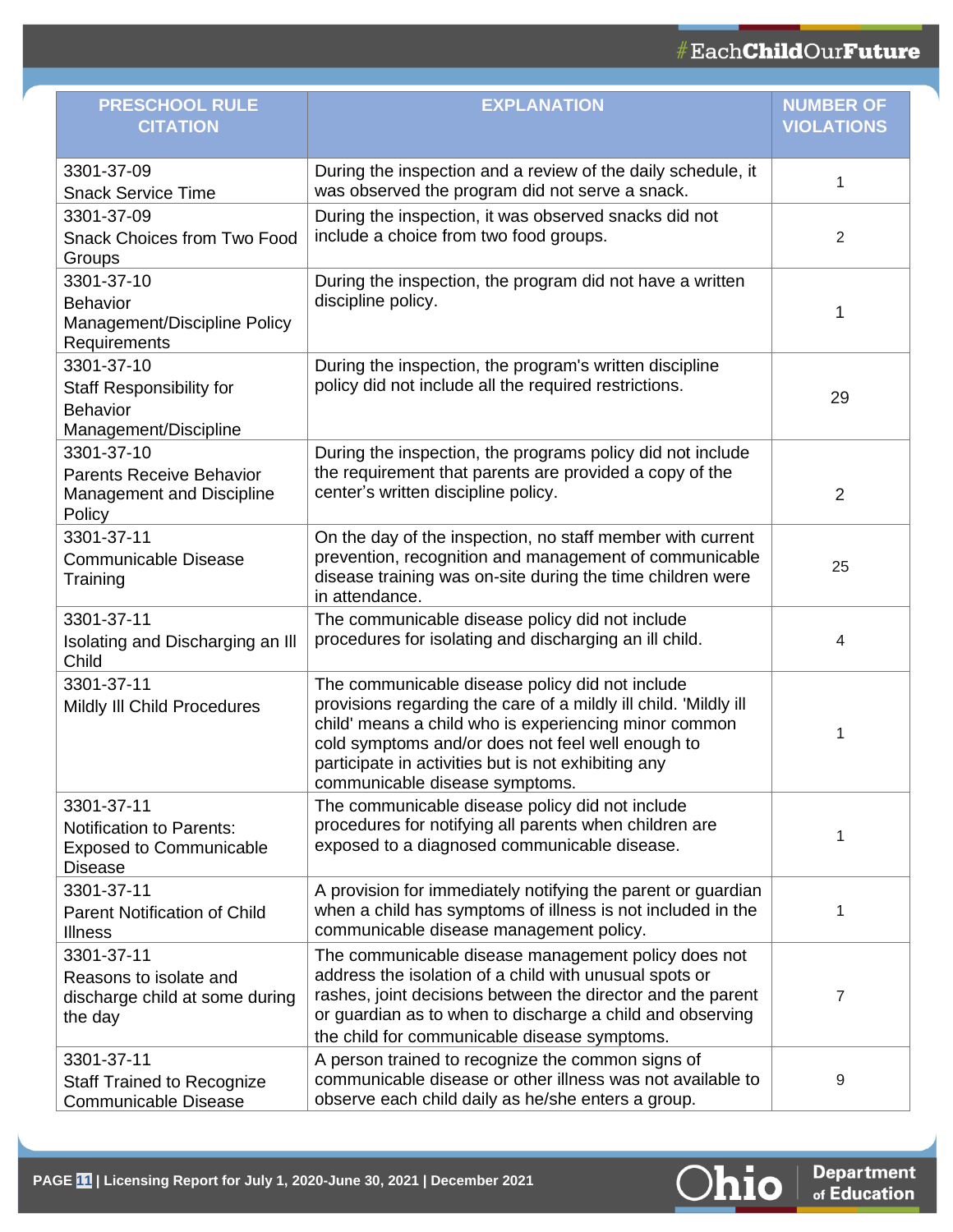| <b>PRESCHOOL RULE</b><br><b>CITATION</b> | <b>EXPLANATION</b>                                                                                                                                                | <b>NUMBER OF</b><br><b>VIOLATIONS</b> |
|------------------------------------------|-------------------------------------------------------------------------------------------------------------------------------------------------------------------|---------------------------------------|
| 3301-37-11<br>Symptoms of Illness        | The communicable disease recognition and prevention<br>policy did not list all the signs and symptoms of illness<br>required for immediately discharging a child. | 5                                     |
| 5101:2-12-2.2<br>Pandemic requirements   | The program did not have pandemic guidelines related to<br>preschool available for review.                                                                        |                                       |

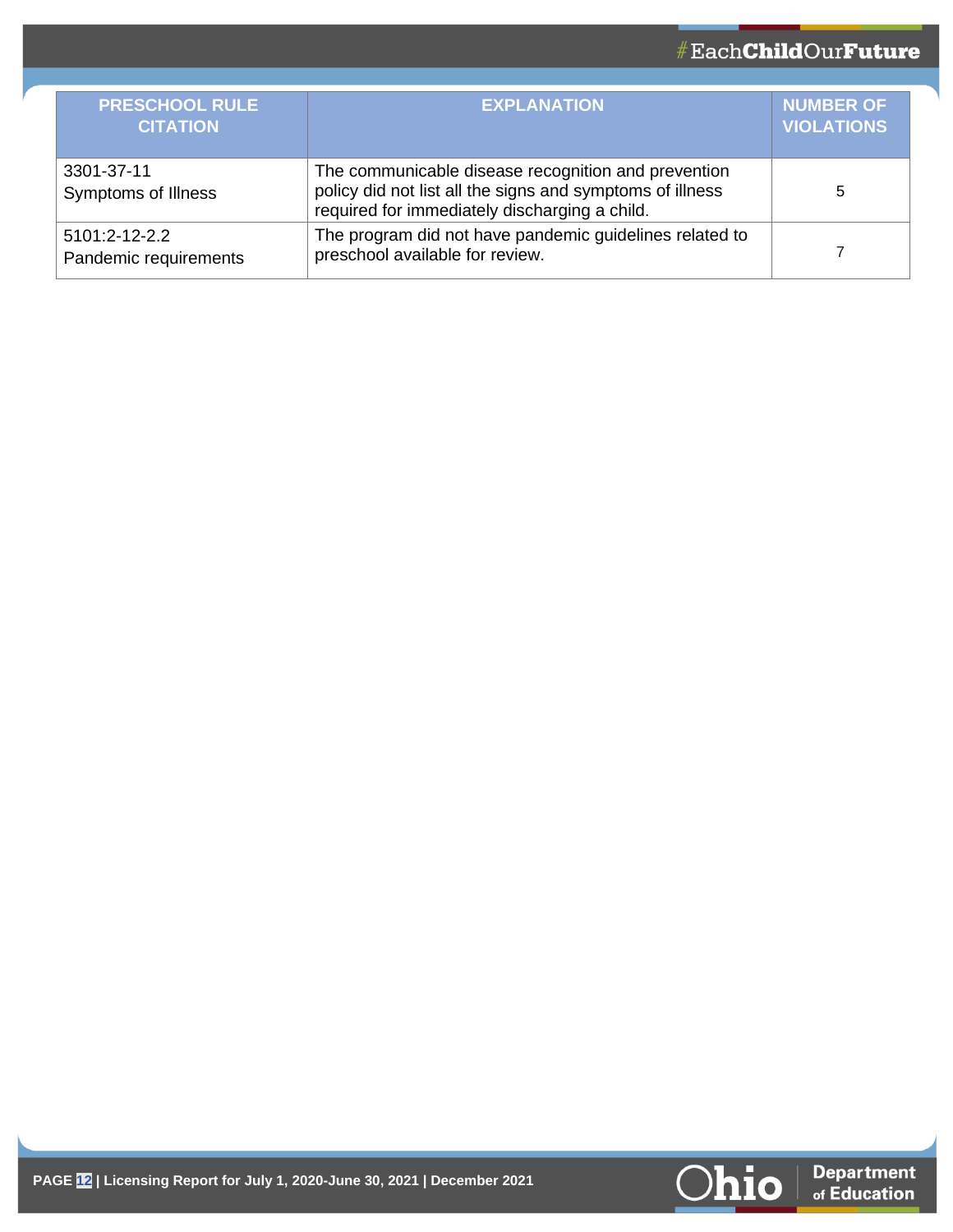| <b>SCHOOL-AGE CHILD CARE</b><br><b>RULE CITATION</b>                                                             | <b>EXPLANATION</b>                                                                                                                                                                                                                                                                                                                                                            | <b>NUMBER OF</b><br><b>VIOLATIONS</b> |
|------------------------------------------------------------------------------------------------------------------|-------------------------------------------------------------------------------------------------------------------------------------------------------------------------------------------------------------------------------------------------------------------------------------------------------------------------------------------------------------------------------|---------------------------------------|
| 3301-32-02<br><b>Annual Orientation</b><br>Training                                                              | During the inspection and review of staff files, there was<br>no documentation indicating all staff received orientation<br>training within seven days of working with children<br>annually.                                                                                                                                                                                  | 4                                     |
| 3301-32-02<br>Additional<br><b>Background Check</b><br>including Sex<br><b>Offender Registry</b>                 | On the day of the inspection, staff members working in a<br>program receiving Publicly Funded Child Care funding did<br>not have evidence of the additional background checks.                                                                                                                                                                                                | 4                                     |
| 3301-32-02<br>Criminal Background<br><b>Check Requirements</b>                                                   | On the day of the inspection, all staff members did not<br>have required criminal background check reports on file.                                                                                                                                                                                                                                                           | 13                                    |
| 3301-32-02<br>Non-guilty / Non- conviction<br><b>Statement</b>                                                   | On the day of the inspection, all staff, volunteers and<br>responsible individuals did not have the required signed<br>non-guilty/non-conviction statements on file. Statements<br>are to be signed annually.                                                                                                                                                                 | 9                                     |
| 3301-32-02<br><b>Staff In-Service</b><br><b>Documentation Requirements</b>                                       | During the inspection and review of staff files,<br>documentation of in-service training was incomplete.<br>Documentation of completed in-service training is to<br>include the date, place, topic, program coordinator's and<br>presenter's signatures or, in the case of self-<br>study, the title, author/producer and annotated<br>bibliography of the self-study course. | 2                                     |
| 3301-32-02<br><b>Staff In-Service</b><br>Requirements                                                            | During the inspection and review of staff files, staff who do<br>not possess associate degrees or higher did not complete<br>the required annual five hours of in-service training after<br>they reached 45 hours.                                                                                                                                                            | 6                                     |
| 3301-32-02 Staff In-Service<br><b>Training Areas</b>                                                             | During the inspection and review of staff files, all staff did<br>not accumulate in-service hours in approved training<br>areas.                                                                                                                                                                                                                                              | 8                                     |
| 3301-32-02<br><b>Staff Medical Statements</b>                                                                    | On the day of the inspection, all staff did not have a<br>medical examination completed and on file.                                                                                                                                                                                                                                                                          | 37                                    |
| 3301-32-02<br>Updating First Aid, CPR,<br><b>Child Abuse Recognition</b><br>and Communicable<br>Disease Training | During the inspection and review of staff files, files lacked<br>documentation that first aid, CPR, child abuse recognition<br>and prevention, and management of communicable<br>disease training is obtained by staff according to the<br>length of time required by the approved organization.                                                                              | 17                                    |
| 3301-32-03<br>Staff First Aid, CPR,<br><b>Training Certification</b>                                             | On the day of the inspection no staff member with current<br>valid first aid certification was on site during the time<br>children were in attendance.                                                                                                                                                                                                                        | 18                                    |
| 3301-32-03<br><b>Staff Child Abuse</b><br>Recognition and<br><b>Prevention Training</b><br>Certification         | On the day of the inspection, no staff member with current<br>valid child abuse recognition and prevention certification<br>was on site during the time children were in attendance                                                                                                                                                                                           | 21                                    |

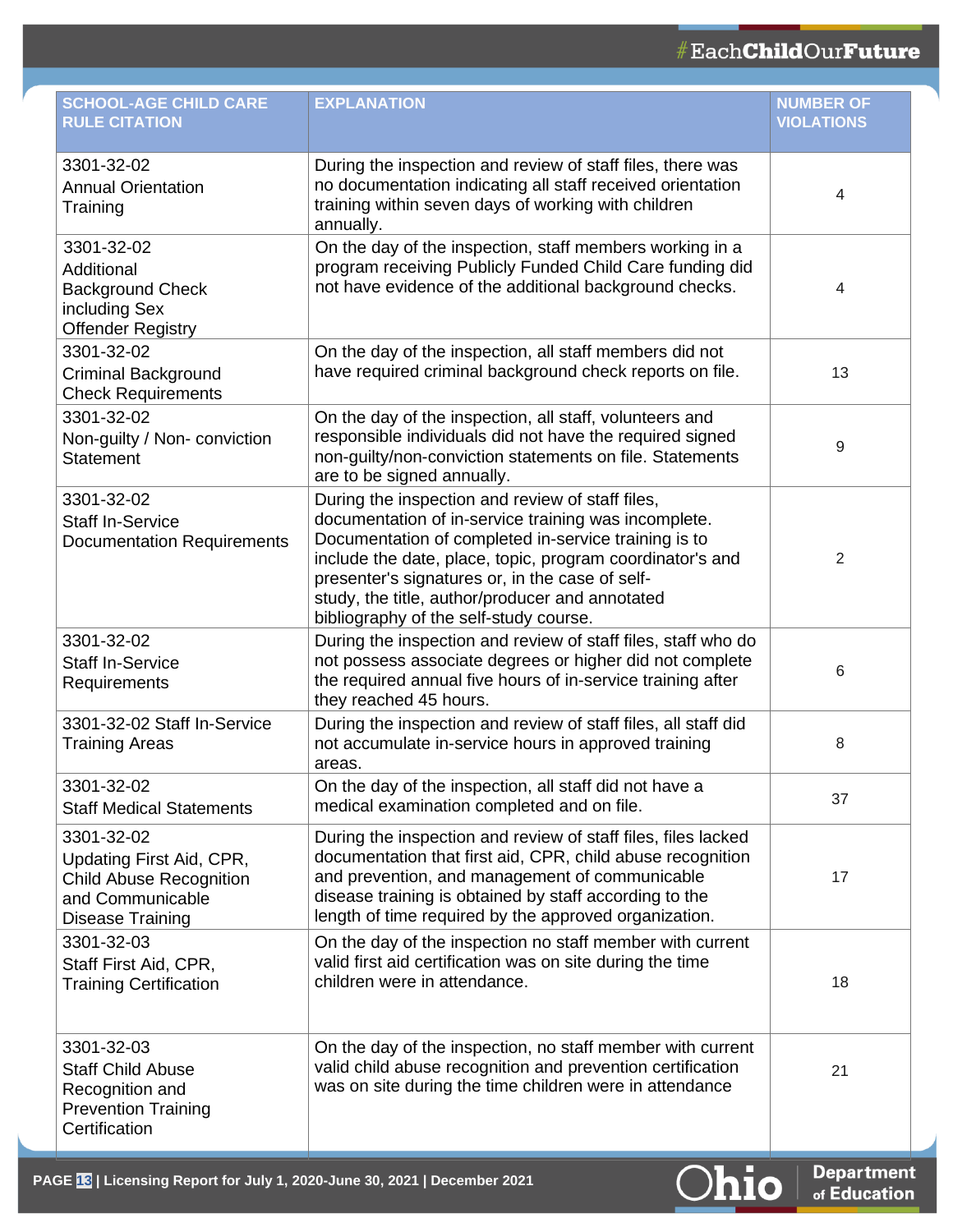| 3301-32-03                                                     | On the day of the inspection no staff member with current                                                                                                                  |                |
|----------------------------------------------------------------|----------------------------------------------------------------------------------------------------------------------------------------------------------------------------|----------------|
| <b>Staff Communicable</b><br>Disease Training<br>Certification | valid management of communicable disease certification<br>was on site during the time children were in attendance.                                                         | 20             |
| 3301-32-04                                                     | On the day of the inspection, the program did not have a                                                                                                                   |                |
| Annual fire inspection                                         | current annual fire inspection available for review.                                                                                                                       | 10             |
| 3301-32-04                                                     | On the day of the inspection, emergency service phone                                                                                                                      |                |
| <b>Emergency Phone</b><br><b>Numbers</b>                       | numbers were not posted and readily accessible to<br>program staff.                                                                                                        | 5              |
| 3301-32-05                                                     | During the inspection, it was observed the program does                                                                                                                    |                |
| <b>Equipment and Materials</b><br><b>Support Program Plans</b> | not have daily plans for the children.                                                                                                                                     | 4              |
| 3301-32-05                                                     | During the inspection, it was observed that the name and                                                                                                                   |                |
| Ombudsman information                                          | telephone number of the department's ombudsman was<br>not posted in a place visible to parents.                                                                            | $\overline{2}$ |
| 3301-32-05                                                     | During the inspection, the program does not have a                                                                                                                         |                |
| Curriculum                                                     | curriculum to address the needs, interests and<br>development of the children                                                                                              | 3              |
| 3301-32-06                                                     | On the day of the inspection, there was no evidence or                                                                                                                     | 7              |
| <b>Emergency Drill practice</b>                                | documentation of quarterly drill practices.                                                                                                                                |                |
| 3301-32-06                                                     | At the time of the inspection, the emergency plan did not                                                                                                                  |                |
| <b>Emergency Plan</b>                                          | account for all the following emergencies: medical, dental,<br>environmental, threats of violence, fire, tornado, flood,<br>loss of power, loss of heat and loss of water. | 1              |
| 3301-32-06                                                     | On the day of the inspection, the medication policy did not                                                                                                                |                |
| Medication<br>Administration                                   | meet the rule requirements.                                                                                                                                                | 6              |
| 3301-32-07                                                     | During the inspection and review of program policies and                                                                                                                   |                |
| <b>Food Procedures</b>                                         | procedures, there were no written procedures for<br>preparing, handling and serving food and washing food,<br>utensils and equipment.                                      | 1              |
| 3301-32-07                                                     | During the inspection, it was observed the program does                                                                                                                    |                |
| <b>Meal and Snack</b><br>Requirements                          | not provide snacks to children in attendance.                                                                                                                              | 1              |
| 3301-32-07                                                     | During the inspection, a weekly menu was not planned,                                                                                                                      |                |
| <b>Meal and Snack</b>                                          | prepared and posted.                                                                                                                                                       | 3              |
| Requirements                                                   |                                                                                                                                                                            |                |
| 3301-32-08                                                     | During the inspection and review of the program's policies                                                                                                                 |                |
| Caring for A Mildly III Child                                  | and procedures, there were no policies and procedures<br>for caring for a mildly ill child.                                                                                | 2              |
| Procedures                                                     |                                                                                                                                                                            |                |
| 3301-32-08<br>Communicable Disease Chart                       | During the inspection, the Ohio Department of Health's                                                                                                                     |                |
|                                                                | Communicable disease chart' was not posted in a<br>conspicuous place for staff reference.                                                                                  | 1              |
| 3301-32-08                                                     | During the inspection, there were no written policies and                                                                                                                  |                |
| Management of Communicable<br><b>Disease Policy</b>            | procedures for the management of communicable disease<br>available for review.                                                                                             | 2              |

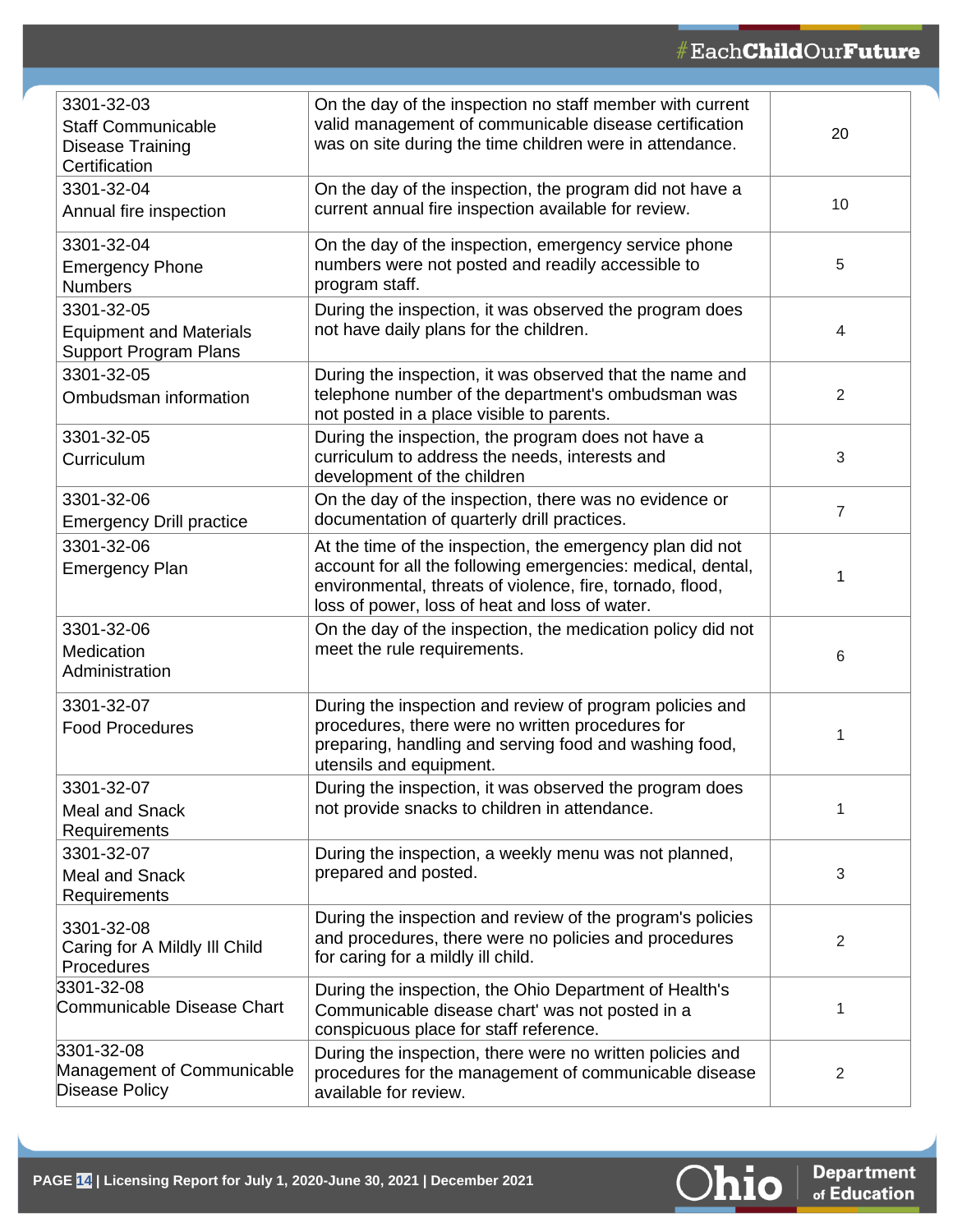| 3301-32-08<br><b>Staff Trained to Recognize</b><br>Communicable Diseases                     | During the inspection, a review of staff records and staff<br>schedules indicated a person training to recognize signs<br>of communicable disease did not observe each child as<br>the child entered the group.                                                                                                     | 11             |
|----------------------------------------------------------------------------------------------|---------------------------------------------------------------------------------------------------------------------------------------------------------------------------------------------------------------------------------------------------------------------------------------------------------------------|----------------|
| 3301-32-08<br>Symptoms of Illness                                                            | During the inspection and review of handbook, the<br>handbook did not include all signs and symptoms required<br>by rule.                                                                                                                                                                                           | 10             |
| 3301-32-09<br>Abuse and Neglect Protection                                                   | During the inspection and review of the program's<br>discipline policy, the policy did not address the program<br>will neither abuse nor neglect children.                                                                                                                                                          | 1              |
| 3301-32-09<br><b>Discipline Restrictions</b>                                                 | During the inspection, a written discipline policy did not<br>meet the requirements of 3301-32-09 regarding discipline.                                                                                                                                                                                             | 43             |
| 3301-32-09 Parent Provided<br><b>Written Discipline Policy</b>                               | During the inspection, there was no policy or<br>documentation available for review regarding parents<br>being provided a copy of the program's written discipline<br>policy that included the behavior discipline laws.                                                                                            | 1              |
| 3301-32-10<br><b>Child Information: Emergency</b><br>Transportation                          | During the inspection and review of children's records,<br>individual records did not include parental consent for first<br>aid, medication and transportation to an emergency care<br>facility.                                                                                                                    | $\overline{2}$ |
| 3301-32-10<br>Child Information:<br>Physician/Dentist                                        | During the inspection and review of children's records,<br>individual records did not include the name and telephone<br>number of the child's physician, dentist or other health<br>care providers.                                                                                                                 | 9              |
| 3301-32-10<br>Child Information:<br><b>Transportation from Program</b><br>Authorization      | During the inspection and review of children's records,<br>individual records did not include parental designations of<br>authorized persons to take the child from the program.                                                                                                                                    | $\overline{2}$ |
| 3301-32-10<br>Excluding III Children and<br><b>Reporting Communicable</b><br><b>Diseases</b> | During the inspection and review of the program's policies<br>and procedures, there were no policies and procedures<br>for handling and/or excluding ill children from the program.                                                                                                                                 | $\overline{2}$ |
| 3301-32-10<br><b>Compliance Report</b>                                                       | During the inspection, the most recent compliance report<br>was not posted.                                                                                                                                                                                                                                         | 21             |
| 3301-32-10<br>Corrective Action plan                                                         | During the inspection, the most recent corrective action<br>plan was not posted.                                                                                                                                                                                                                                    | 4              |
| 3301-32-10<br>Program license                                                                | During the inspection, the license to operate the program<br>was not posted in a conspicuous place.                                                                                                                                                                                                                 | $\sqrt{3}$     |
| 3301-32-10<br><b>Medication Administration</b><br><b>Policy: Staff Training</b>              | During the inspection and review of the program's<br>medication policies and procedures, administration of<br>medication by authorized staff was not included. Rule<br>3301-32-06(C) of the Administrative Code and section<br>3313.713 of the Revised Code lists the requirements for<br>administering medication. | 1              |